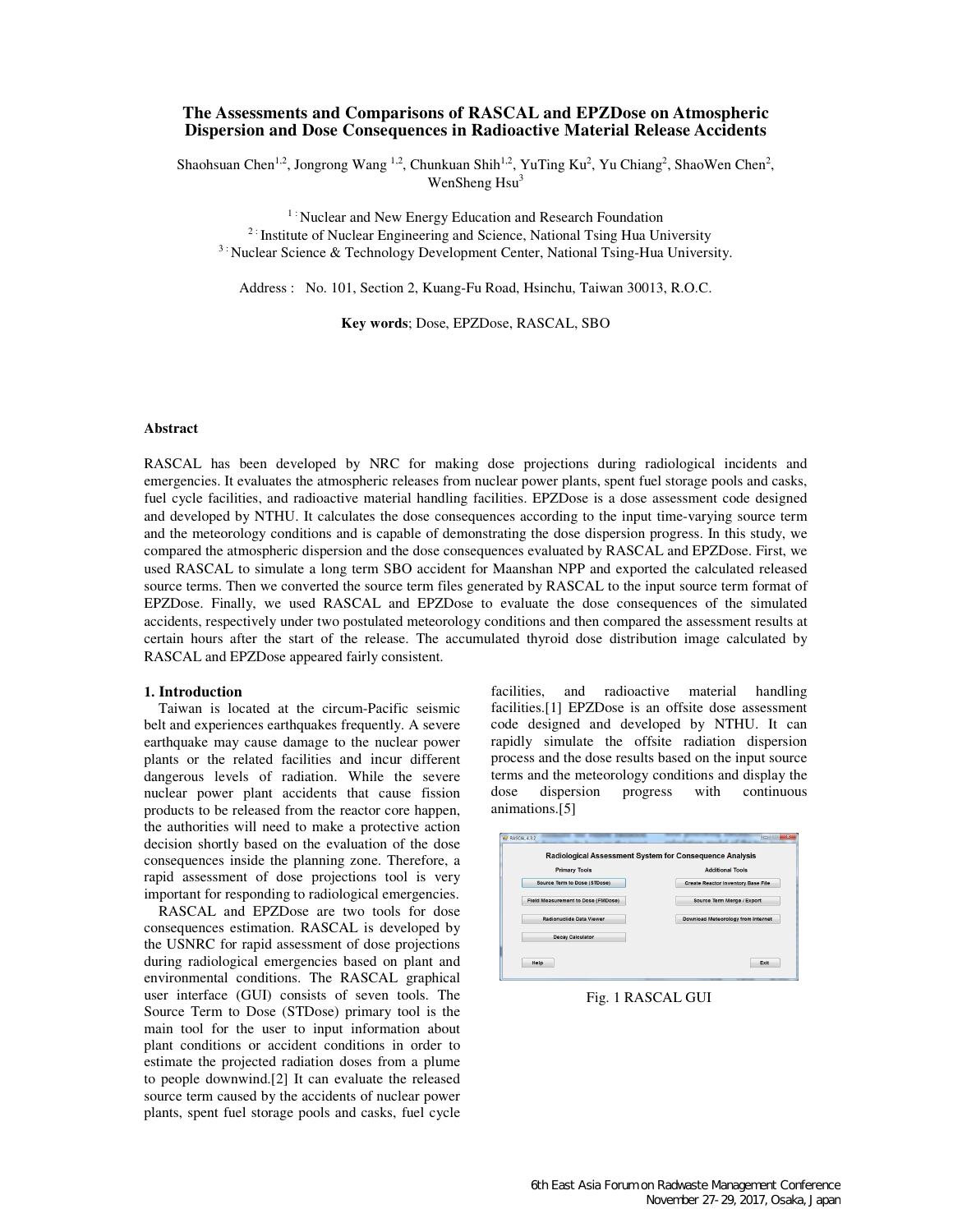| <b>Event Type</b><br>ø       |                        |              |                                                        |                 |                |                  |      |
|------------------------------|------------------------|--------------|--------------------------------------------------------|-----------------|----------------|------------------|------|
|                              |                        |              | List of all radionuclides released with total activity |                 |                |                  | ٠    |
| <b>NPP Beactor</b>           | <b>Nuclide</b>         | <b>CI</b>    | <b>Nuclide</b>                                         | CI.             | <b>Nuclide</b> | CI.              |      |
|                              | Am-241                 | 7.7F-06      | La.142                                                 | 3.2E-03         | Sr,90          | 3 8F+01          |      |
|                              | Ba-139                 | 14F-01       | Mo-99                                                  | 6.6E+03         | $Sr-91$        | $17F + 02$       |      |
| <b>2</b> Event Location      | <b>Ba-140</b>          | $9.5F + 02$  | <b>Nb-95</b>                                           | $1.3F + 01$     | Sr.92          | 6.9E+00          |      |
| Adorean - Heit 1             | $C_0.141$              | 3.0E+02      | Nb-95m                                                 | 1.2F-02         | Tr-99m         | 5.2E+03          |      |
|                              | $Ca-143$               | $1.9F + 02$  | <b>Nb-97</b>                                           | 3.3F-01         | Te-127         | $1.5F + 0.3$     |      |
|                              | Ce-144*                | $2.4E+02$    | Nd-147                                                 | $4.8E + 00$     | Te-127m        | 2.3E+02          |      |
| <b>Source Term</b><br>ø      | $Cm-242$               | 3.2E-01      | No-239                                                 | $3.1F + 03$     | Te-129         | 6.3F+02          |      |
|                              | $Cs - 134$             | $1.9F + 0.3$ | Pm-147                                                 | $27F-03$        | Te-129m        | $9.7F + 02$      |      |
| $\Gamma$ inpot               | $Cs - 136$             | $7.6E + 02$  | Pr-143                                                 | $1.2E + 01$     | Te-131         | $4.9E + 02$      |      |
| Long Term Station Blackout   | Cs-137*                | $1.3F + 0.3$ | Pr-144                                                 | 19F+02          | Te-131m        | $2.2F + 0.3$     |      |
| [SGARCA]                     | $Cs - 138$             | 6.6F-05      | Pu-238                                                 | 1.2F-04         | Te-132         | $1.9F + 0.4$     |      |
|                              | $1-131$                | $1.5E + 04$  | Pu-239                                                 | 2.1E-04         | Xe-131m        | $4.5E + 02$      |      |
| <b>Belease Path</b><br>ø     | $1-132$                | $2.0F + 04$  | Pu-241                                                 | $2.3F + 01$     | Xe-133         | 6.4F+04          |      |
|                              | 1.133                  | $1.9F + 04$  | <b>Rb-86</b>                                           | $27F + 01$      | Xe-133m        | $18F + 03$       |      |
| PWR Div                      | 1.134                  | 1.6E-01      | <b>Rb</b> 88                                           | $3.7E + 02$     | Xe-135         | 2.1F+04          |      |
|                              | 1-135                  | 6.6E+03      | Rh-103m                                                | 5.9E+02         | Xe-135m        | $11F + 03$       |      |
| <b>Meteorology</b>           | $Kr-83m$               | $8.4E + 00$  | Rh-105                                                 | $3.2F + 02$     | $Y-90$         | $1.2F + 0.0$     |      |
| ø                            | Kr-85                  | $2.8E + 02$  | Ru-103                                                 | $5.9E + 02$     | Y-91           | $9.3E + 00$      |      |
| <b>Predefined Conditions</b> | <b>Kr-85m</b>          | 6.1E+02      | Ru-105                                                 | $3.1F + 01$     | Y-91m          | 6.6E+01          |      |
|                              | $Kr-87$                | $2.6E + 00$  | Ru-106*                                                | $1.7E + 02$     | $Y-92$         | 2.5E+00          |      |
|                              | $Kt$ 88                | 3.9E+02      | Sb-127                                                 | $11F + 03$      | Y-93           | $2.1F + 00$      |      |
|                              | $1a - 140$             | 3 5F+01      | Sb-129                                                 | $3.2F + 02$     | 7695           | $1.3F + 01$      |      |
| <b>Calculate Doses</b>       | Display units          |              |                                                        |                 |                |                  |      |
|                              |                        |              |                                                        |                 |                |                  |      |
| <b>C</b> Detailed Results    | G English<br>C. Metric |              | View Balance                                           | View Importance |                | Release vs. Time | Pint |

### Fig. 2 RASCAL STDose GUI

In this paper, we compare the assessment results of ground level accumulated thyroid dose calculated by RASCAL and EPZDose for a Maanshan power plant LTSBO (long term station blackout) accident. Maanshan power plant is located at south Taiwan, equipped with a twin-unit Westinghouse 3-loop PWR (Pressurized Water Reactor), and currently operates at rated core thermal power of 2822 MWt for each unit.

We first used RASCAL to simulate an LTSBO event case for Maanshan nuclear power plant, and then exported the calculated source term and converted it to meet the input source term format of EPZDose. Next, we used EPZDose to do the simulation with the previously calculated source term and then compared the dose consequences evaluated results of these two codes under two different meteorology conditions.

Since the information of Maanshan nuclear power plant is not in the site database of RASCAL, there is no map of this site installed and the doses footprint result images generated for Maanshan are on blank backgrounds. To compare the dose consequence with the images, we exported the accumulated dose footprint images (gis shapefiles) of the simulated LTSBO event and displayed them using the free GIS software-QGIS.[2]

The following paragraphs will describe the source term generating mechanism, the dispersion and dose calculation models of these two tools, the description of the simulation case and finally the comparison results.

#### **2. Source Term**

A source term is defined as the activity of each radionuclide released to the environment as a function of time. RASCAL evaluates the source term based on the methods and information described in some publications such as NUREG-1228, "Source Term Estimation during Incident Response to Severe Nuclear Power Plant Accidents", NUREG-1465, "Accident Source Terms for Light-Water Nuclear Power Plants, Final Report," and NUREG/CR-6451 "A Safety and Regulatory Assessment of Generic BWR and PWR Permanently Shutdown Nuclear Power Plants" [1].

The calculation method of source terms in RASCAL includes four steps. First, it calculates the activity of each radionuclide that is present in the container (e.g., the nuclear power plant or spent fuel storage). Second, it calculates the release fraction of the inventory of each radionuclide for the accident being evaluated. Third, the product of the above two terms is multiplied by a reduction factor (e.g., for reduction by filters). Lastly, the source term of each radionuclide released to the atmosphere during a specific time step is obtained by multiplying the leakage fraction for that time step and the result from the third step[1].

EPZDose can calculate the contribution of doses for 52 nuclides and the source terms generated by RASCAL including more than 60 nuclides[1][5]. Although not every radionuclide generated by RASCAL is calculated for dose with EPZDose, according to the "Cumulative Importance to Dose" table in RASCAL, more than 99% of the doses are contributed by the nuclides calculated by EPZDose.

#### **3. Dispersion Model**

In a nuclear accident, the fission products are first released from the reactor core and then leak into the atmosphere and disperse, depending on the meteorological conditions such as the wind direction, wind velocity and stability category. Both RASCAL and EPZDose consider the radioactive materials to be released in a discrete manner and separated as a series of puffs that contain certain amount of activities(in Ci) associated with different kind of nuclides and describe the atmospheric dispersion of radioactive materials based on the Gaussian puff model[1][3]. The atmospheric dispersion parameters in the solution of Gaussian puff model are functions of either the distance from the release point or the time since release. They may also be functions of atmospheric stability and surface roughness. RASCAL uses dispersion parameters that are based on travel time and the turbulence parameters (stability class) that are responsible for dispersion[1]. EPZDose calculates the dispersion parameters of a puff based on the moving distance of it and the Pasquill's stability conditions. If a puff has been transported under different stability status, EPZDose will adjust the dispersion parameters of it according to its moving distance of each stability status.

#### **3. Graphical Dose Assessment Display**

For the doses calculation, RASCAL provides four choices for the calculation distance (16km, 40km, 80km, and 160km). After finishing the event conditions and meteorology setting, the user can select one of the four distance choices to set the assessment geography range. The code accomplishes all the calculations of an event for the selected distance and provides the assessment results display option in "Detail Result of Dose Calculations" GUI.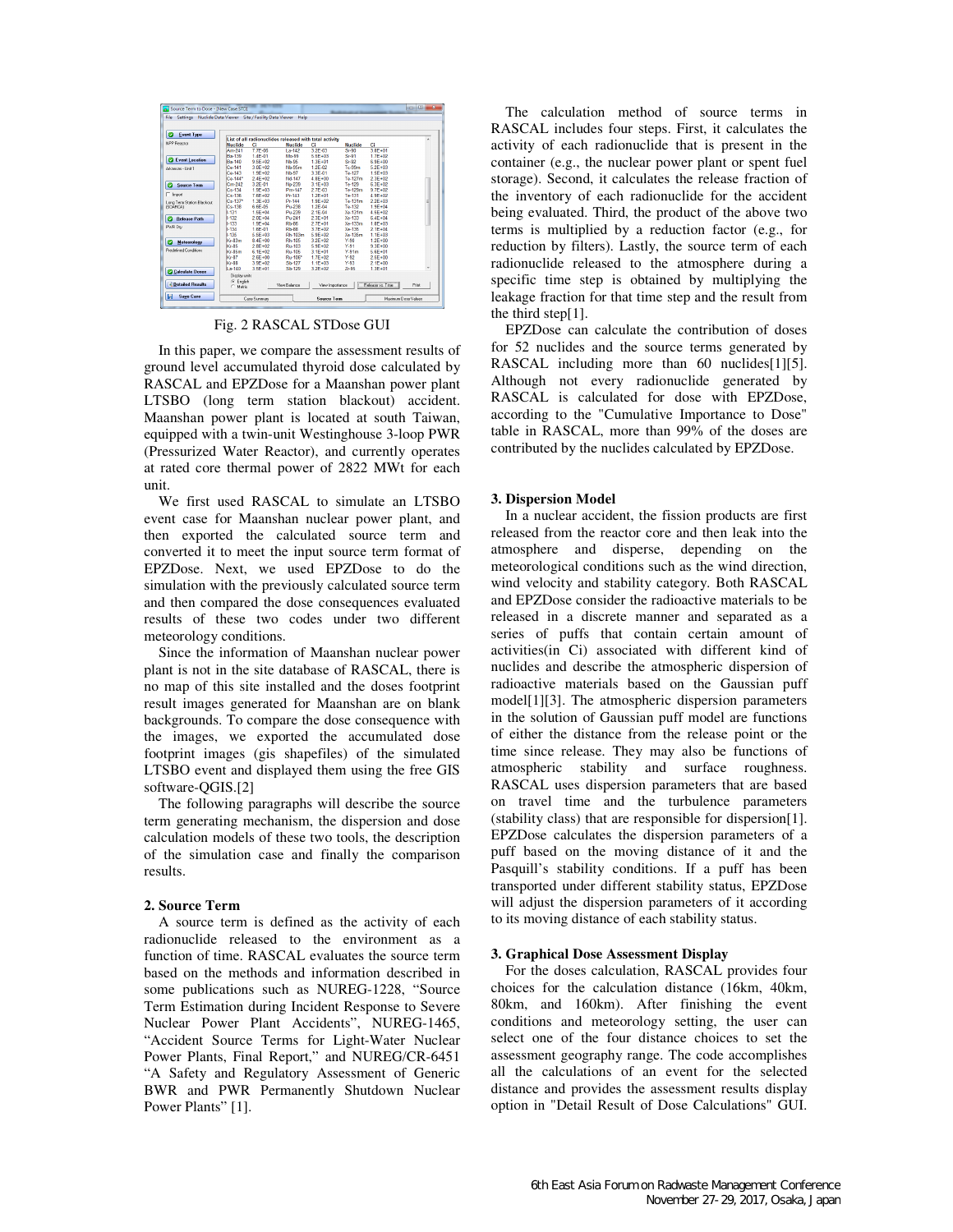The user should always select 16km for the initial run. If the user is interested in the doses at distances beyond 16 miles, then he/she should run the calculations again using the other distance choices[2]. The assessment result can be displayed as footprint images or numeric tables. The footprint images are shown upon a map for only built-in sites. The user can export the images and display them using GIS software[2].



Fig. 3 Detailed Results of Dose Calculations GUI

EPZDose assesses the dose rates and accumulated doses of whole body and thyroid based on the input source term and meteorology conditions (e.g., the wind direction, wind velocity, Pasquill's stability conditions, and fallout fraction). The background map of the event sites can be retrieved through the internet for 8 different zoom levels of the map, from 3km to 367km, centered at the release point. EPZDose calculates and displays the result simultaneously[4]. The assessment results are shown using dose dispersion animations. While the dose dispersion process is displayed, it can automatically switch the zoom levels of the map according to the furthest transport distance of released puffs. The code also allows the user to manually switch the map zoom levels during or after the simulations.



Fig. 4 EPZDose Main GUI

# **4. Assessment Results Comparison**

Almost all the radioactive material at a nuclear power plant is in the fuel rods. The fuel rods keep producing heat by radioactive decay. If the cooling water no longer covers the fuel

rods, the fuel cladding will start to be heated. Later, the fuel itself will start to melt and cause a large release. An LTSBO (long term station blackout) event is a very serious accident that leaves the fuel rods uncovered and causes large amounts of fission products to be released from the reactor core.

To compare the dose assessment results of RASCAL and EPZDose, we used RASCAL to simulate an LTSBO event of the Maanshan nuclear power plant. This event was assumed the Maanshan plant was shut down and scrammed due to an earthquake such that the offsite power was lost to leave the plant in a station blackout situation and the core became uncovered. Besides, the ECCS and RCIC were also not operable. Eight hours later, an SGTR (steam generator rupture) occurred and the fission product began to leak through it. The makeup flow was about 50 gpm; the rupture location was above the water level; the steaming rate was about 75,000 lbs/h and the release point was the safety relief valve. For this case, we assumed the core was not recovered.

Two kinds of meteorology conditions are calculated. For meteorology condition 1, we assume no rain, the condition remaining unchanged with the wind velocity of 2m/sec, the wind from the south-west, and the stability category of E (Slightly stable). Fig. 6 shows the accumulated thyroid doses assessment results, 10 hours after the release, calculate by RASCAL and EPZDose, respectively.



meteorology condition 1 at 10 hours after the first release

 For meteorology condition 2, we assume no rain, the initial wind velocity of 4m/sec, the initial wind from the south-west, and the stability category D. In 5 hours, the weather changes gradually with the wind velocity of 3m/sec, the wind from the west, and the stability category F. Fig. 6 and Fig. 7 show the assessment results of accumulated thyroid doses at 10 hours and 8 hours, respectively.